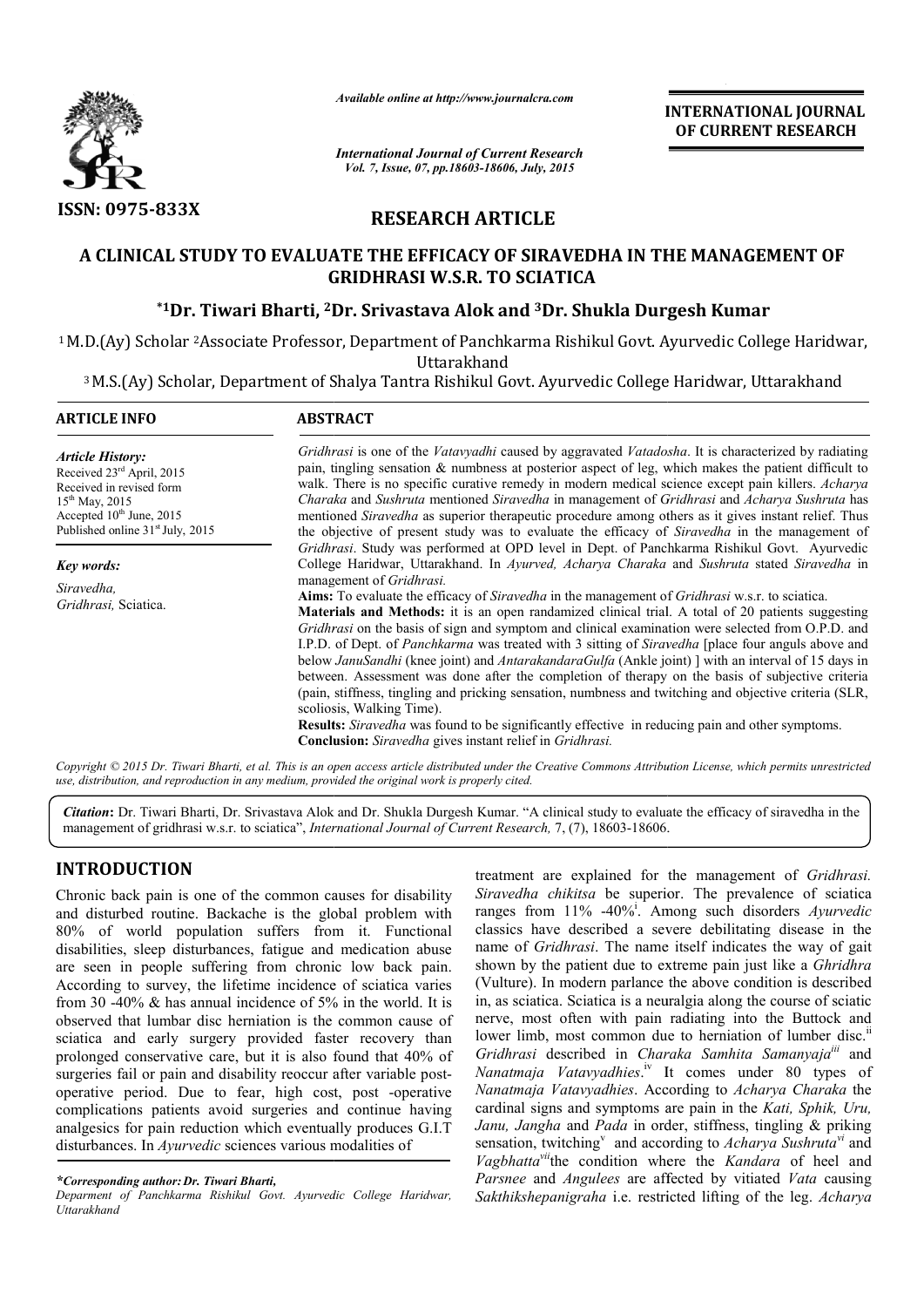*Charaka* has mentioned two types of *Gridhrasi*, *Vataj* and *Vatkaphaj*. In *Kaphanubandhi Gridhrasi, Tandra*, *Gaurava, Arochaka* are present. *Siravedha* described as both the *Acharyas Sushurta* and *Charaka* in reference to management of Gridhrasi.<sup>viii</sup>,<sup>x</sup> In *Sushruta Samhita Siravedha* is also accepted as half of the therapeutic measure in *Shalya Tantra* like *Basti* in Kaya Chikitsa.<sup>x</sup> Hence considering above facts this study has been planned with aim and objective to evaluate the efficacy of *Siravedha* in the management of *Gridhrasi* w.s.r. to sciatica.

## **MATERIALS AND METHODS**

The study was performed in the Dept. of Panchkarma Rishikul Govt. Ayurvedic College Haridwar, Uttarakhand. We have selected 20 patients of clinically diagnosed *Gridhrasi* on the basis of signs and symptoms given in *Ayurvedic* texts.

#### **Inclusion criteria**

- Patients with typical clinical findings suggestive of *Gridhrasi* were the trial subjects.
- Patients diagnosed of lumbago based upon investigation.
- Age 20 60 years.
- History of lumbosacral sprain / strain/ lumbago for more than six months.
- Degenarative Arthritis of lower spine.

#### **Exclusion criteria**

- Age group <20 years and >60 years.
- Infection of spine especially Tuberculosis, Brucellosis and Pyogenic osteomyelitis etc.
- Referred low backache from pelvis, abdomen or thoracic diseases.
- Neoplasm of spine.

#### **Criteria for assessment**

#### **Pain locus**

kati, sphik, uru, janu, jangha and pada- total 6

#### **Severity of pain**

0-No pain 1-occasional pain 2-Mild pain & no difficulty in walking 3-Moderate pain & slight difficulty in walking 4-Severe pain with severe difficulty in walking

### **Stiffness**

0-No stiffness or stiffness lasting for 5 Min. 1-5 min. to one hour 2-One hour to two hours 3-Two hour to four hours 4-More than four hours

#### **Tingling and pricking sensation**

0-Not present 1-occasionally tingling and pricking sensation 2-Mild tingling and pricking sensation 3-Moderate tingling and pricking sensation 4-severe tingling and pricking sensation

### **Loss of sensation**

0-not present 1-present

#### **Twitching**

0-no twitching 1-sometime for 5-10 min 2-daily for 10-30 min 3-daily for 30-60 min 4-daily more than one hour

#### **SLR test**

0-More than  $90^\circ$  $1 - 71$ o –  $90^\circ$  $2 - 51o - 70°$  $3-10-50^{\circ}$ 4-Upto  $30^\circ$ 

### **Walking time**

0-upto 20 sec 1-21 sec to 40 sec 2-41 sec to 60 sec 3-more than 60 sec

#### **Methodology**

Procedure

#### *Poorva Karma*

Patients consent was taken after proper counseling prior to *Siravedha.* The patient should be duly anointed (*Sneha*) with oily preparations and fomented (*Svedan)* by *Nadisveda*.Site of *Siravedha* was cleaned by savlone.

## *Pradhana Karma*

We had taken needle (no 18) for *Vyadhana Karma*. Site of the *Vyadhna* area was decided as both the *Acharyas Sushurta* and *Charaka* according to venous prominance present in particular patient. During the procedure approximate amount of vitiated blood removed by the *Siravedha* was 70 to 100 ml .The blood letting was being continued untill blood itself did not cease. There was no major complication observerd after the complition of procedure in any patient.

### *Paschat Karma*

After completion of procedure whenever blood flow stops automatically, *Yantrana* (torniquet) should be removed and instrument should be withdraw. Tight dressing should be applied on the wound. According to demographic data of this study, it is observed that, maximum patients belongs to age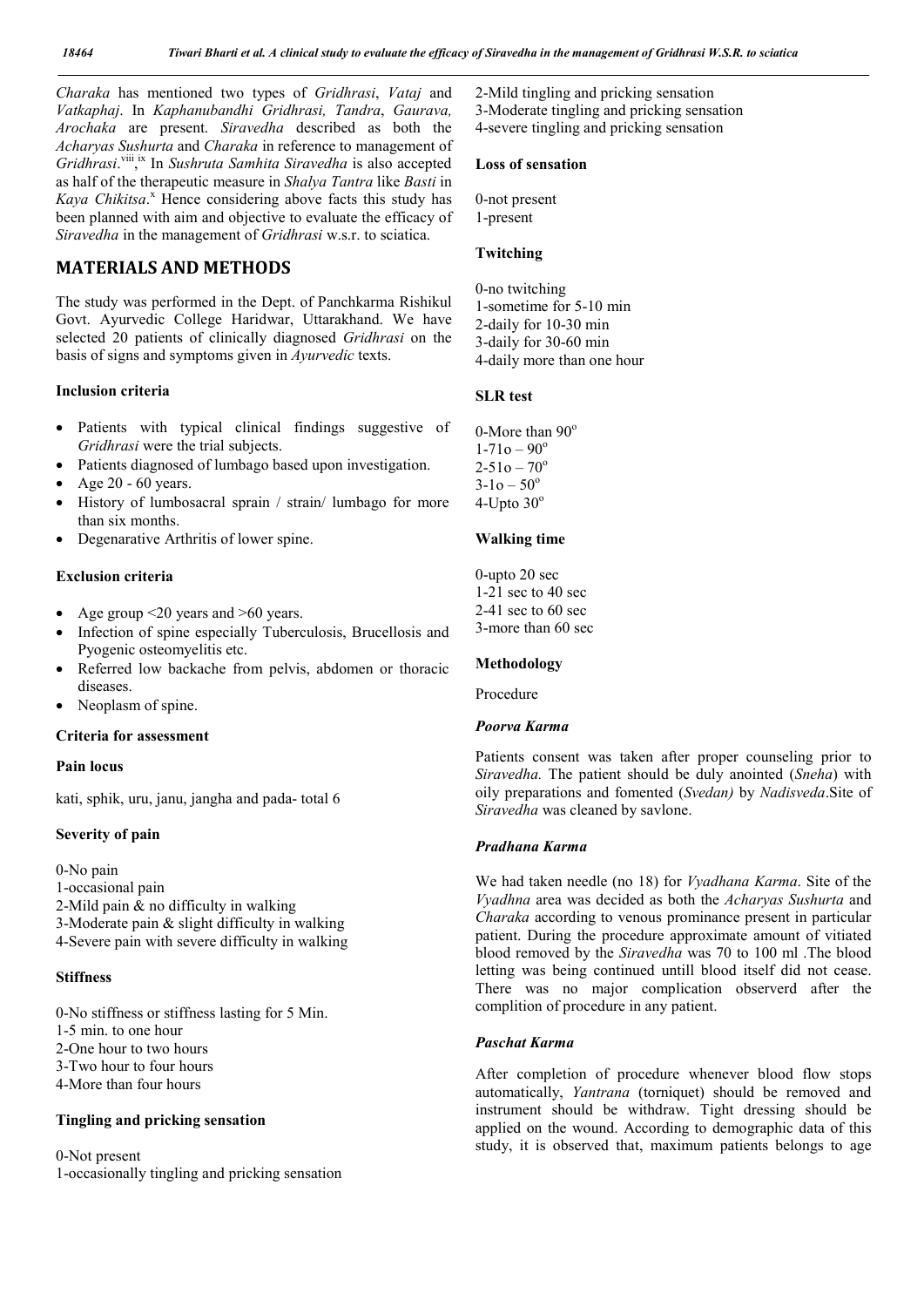group of 41-50years of age, there were 14 female patients and 6 male patients found in the study.

## **RESULTS**

In this study effect of *Siravedha* shows highly significant results with p value<0.001regarding all signs and symptoms. There was improvement in SLR Test which also gives highly significant results with p value<0.001.

continuous standing even for short period. *Ayurveda* believes that being while describing the *Gridhrasi Acharya Sushruta*  has given more emphasis on involvement of ligament of heel and toe afflicted with *Vatadosha* which obstruct the movement of leg. In the chapter of *Vatavyadhi Chikitsa*, *Acharya Charak*  has mentioned process of *Siravedha* in case of *Gridhrasi* so as to discontinue the reoccurrence.

| Symptom                         | Mean score |      | $%$ relief | mean | SD   | SE   |       | p       |
|---------------------------------|------------|------|------------|------|------|------|-------|---------|
|                                 | BT         | AT   |            |      |      |      |       |         |
| Pain locus                      | 5.35       | 1.60 | 70.09      | 3.75 | 1.52 | 0.34 | 11.06 | < 0.001 |
| Severity of pain                | 2.65       | 0.65 | 79.25      | 2    | 0.80 | 0.18 | 11.26 | < 0.001 |
| stiffness                       | l.60       | 0.27 | 83.33      | 1.17 | 0.62 | 0.16 | 8.37  | < 0.001 |
| Tingling and pricking sensation | 1.72       | 0.33 | 80.65      | 1.39 | 0.70 | 0.17 | 8.45  | < 0.001 |
| Loss of sensation               |            | 0.29 | 71.43      | 0.71 | 0.49 | 0.19 | 3.87  | < 0.01  |
| twitching                       | .88        | 0.50 | 73.33      | 1.38 | 0.75 | 0.26 | 5.23  | < 0.01  |

| Symptom |    | Mean score |      | % Relief | mean | SD <sub>±</sub> | $SE\pm$ |   |         |
|---------|----|------------|------|----------|------|-----------------|---------|---|---------|
|         |    | <b>BT</b>  | AТ   |          |      |                 |         |   |         |
| Aruchi  | 20 | 1 29       | 0.43 | 66.67    | 0.86 | 0.38            | 0.14    |   | < 0.001 |
| Tandra  | 4  | 1.43       | 0.14 | 60       | 0.9  | 0.49            | 0.19    |   | < 0.05  |
| Gaurav  | 16 | 40         | 0.60 | 57.14    | 0.80 | 0.45            | 0.20    | 4 | < 0.05  |

**Table 2. Associated Symptoms**

| Table 3. Objective parameter |    |           |      |            |          |                 |                 |       |         |
|------------------------------|----|-----------|------|------------|----------|-----------------|-----------------|-------|---------|
|                              | n  | Mean      |      | $%$ relief | mean     | SD <sub>±</sub> | SE <sub>±</sub> |       |         |
|                              |    | <b>BT</b> | AT   |            |          |                 |                 |       |         |
| <b>SLR</b>                   | 20 | 2.60      | .10  | 57.69      | 1.50     | 0.83            | 0.19            | 8.10  | < 0.001 |
| Scoliosis                    | 4  |           |      | $^{(1)}$   | $^{(1)}$ | $_{0}$          | 0               | 0     | $_{0}$  |
| Walking time                 | 16 | .24       | 0.35 | 71.42      | 0.88     | 0.33            | 0.08            | 10.96 | < 0.001 |

It is found that patients were clinically improved with the treatment of *Siravedha* with no side effects of the therapy. About 88.23% relief found in case of pain immediately after the treatment which is one of the target symptoms due to which patients became very comfortable and mentally satisfied by the treatment. In subjective parameter relief in pain locus70.09%, severity of pain79.25%. Relief observed in stiffness was 83.33%, tingling & pricking sensation 80.65%, numbness 71.43%, Twitching 73.33% result was observed. All these result were statistically highly significant ( $P < 0.001$ ). In associated symptoms relief in *Aruchi* 66.67%, *Tandra* 60%, *Gaurav* 57.14%.In objective parameter relief in SLR 57.69%, Scoliosis 0%Walking-time 71.42%.

| Relief                                     | No of patients | $\frac{0}{0}$ |
|--------------------------------------------|----------------|---------------|
| Complete relief (100%)                     |                |               |
| Marked improvement (76% to 99%)            | 8              | 40%           |
| Moderate improvement (51% to 75%)          |                | 15%           |
| Mild improvement $(25\% \text{ to } 50\%)$ | 4              | 20%           |
| No improvement $(\leq 25\%)$               |                | $2.5\%$       |

## **DISCUSSION**

*Gridhrasi* is one of the painful condition which disturbs the daily routine of the patient. This diseases having predominance of *vatadosha*as it comes under 80 *Vataj Nanatmaj Vyadhi* and may have *kaphaanubandha* with it. The radiating pain from lumbar region to the lower extremities may show stiffness in the lower limb and hence patient got difficulty in walking or In *Panchkarma Chikitsa*, the vitiated *Doshas* are purified whereas in *Siravedha* to let out *Rakta Dhatu* along with vitiated *Doshas* where *Rakta Dhatu* is predominant. The susceptibility of *Rakta* towards impurity is so versatile that the classics were compelled to agree upon *Rakta* as fourth *Dosha.* Therefore vitiated *Rakta* from the related *Sira*s (veins) should be let out to protect the health or to remove the disease. Because *Kandara* is *Updhatu* of *Rakta* and *Kandara* is *Dushya* in *Gridhrasi*. So by correction of *Dosha*, *Dushya* will also correct. *Siravedha* relief in the pain, may be due to *Nirharana* of *Dusta Rakta*, which results in *Anulomana* of *Vata* or *Vata* will get its proper *Gati.*  According to *Harita,Gridhrasi* is due to *Vyana Vayu Prakopa* and *Vyana Vayu* is related to blood circulation. Elimination of *Ama* by *Siravedha* which obstructs the srotas or channels and *Vayu* gets *Anuloma*. According to *Acharya Vagbhatta Purva Karma* is indicated for liquefication of *Dosha* and mobile them into blood circulation. *Siravedha* remove that *Dosha* from circulation thus its act on removal of disease.<sup>xi</sup>Siravedha is *Sarvanga Shodhana* procedure so without doing proper *Purvakarma* it does not work for removal of disease. By the *Siravedha* alone, all the diseases will be cured from their roots, just like rice and other crops in the field dry out completely by removing the bunds of field. The diseases which are not cured by *Sneha*, *Lepa* etc. are cured by instantaneously by Siravedha.<sup>x</sup>

#### **Conclusion**

 *Siravedha* therapy shows highly significant results in all signs and symptoms of *Gridhrasi*.